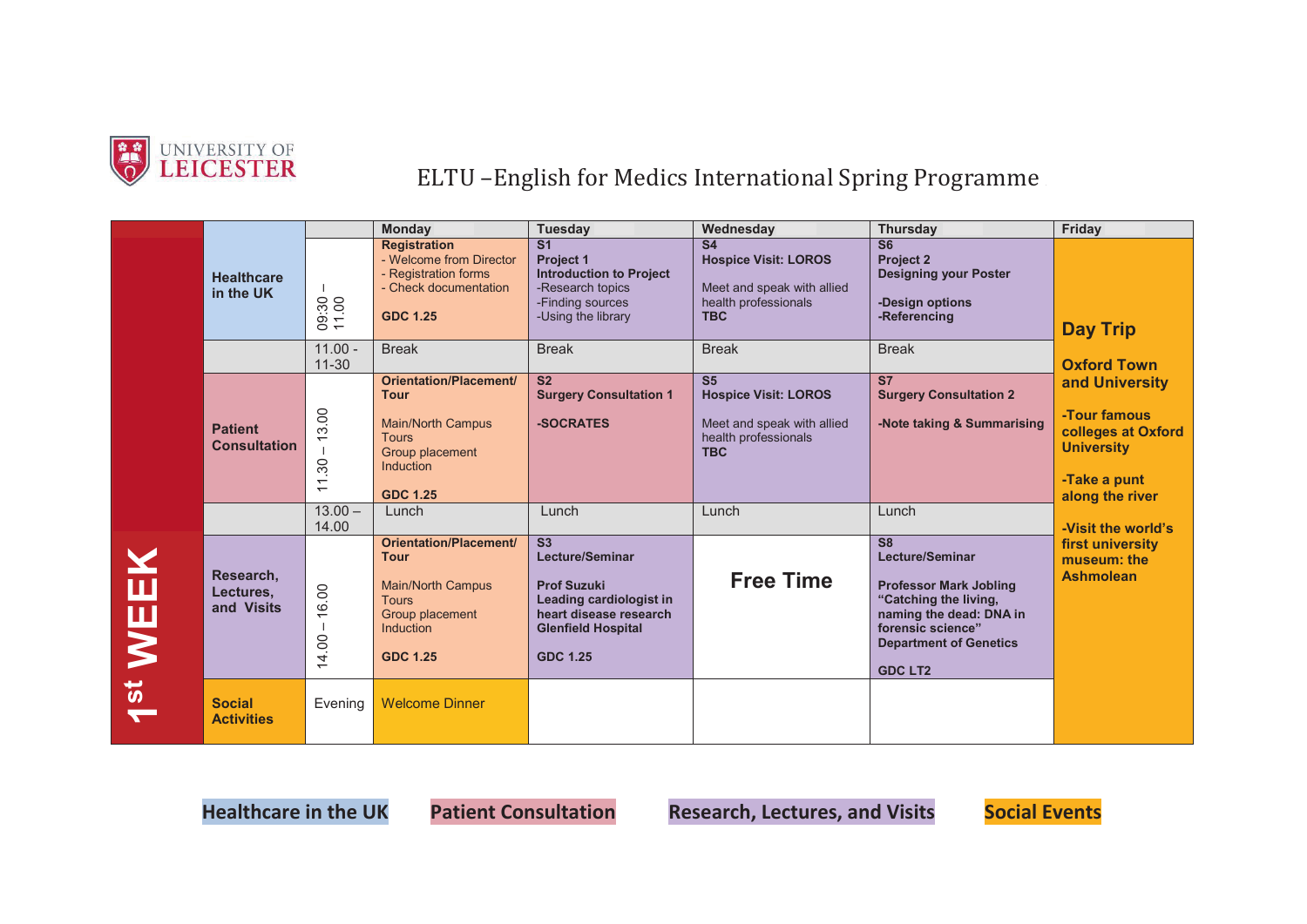

UNIVERSITY OF<br> **LEICESTER** ELTU –English for Medics International Spring Programme

|             |                                       |                                         | <b>Monday</b>                                                                                                                                                                                 | <b>Tuesday</b>                                                                                                                                                                                 | Wednesday                                                                                                                      | <b>Thursday</b>                                                                                                                                 | Friday                        |
|-------------|---------------------------------------|-----------------------------------------|-----------------------------------------------------------------------------------------------------------------------------------------------------------------------------------------------|------------------------------------------------------------------------------------------------------------------------------------------------------------------------------------------------|--------------------------------------------------------------------------------------------------------------------------------|-------------------------------------------------------------------------------------------------------------------------------------------------|-------------------------------|
|             | <b>Healthcare</b><br>in the UK        | $-11.00$<br>9.30                        | S <sub>9</sub><br><b>Project 3</b><br><b>Finding sources</b><br>-Search engines<br>- Library Workshop                                                                                         | $\overline{\text{S}12}$<br>The UK Health System<br>- The NHS<br>-Comparing health<br>systems                                                                                                   | $\overline{\text{S}15}$<br><b>Leicester Royal</b><br><b>Infirmary</b><br><b>Accident and</b><br><b>Emergency</b><br><b>TBC</b> | <b>S17</b><br><b>Project 4</b><br><b>Peer Review</b><br>- Formatting<br>-Content<br>-Proofread<br>[Bring Poster to Class]                       | <b>Day Trip</b><br><b>TBF</b> |
|             |                                       | $11.00 -$<br>11.30                      | <b>Break</b>                                                                                                                                                                                  | <b>S13</b>                                                                                                                                                                                     | <b>Break</b>                                                                                                                   | <b>Break</b>                                                                                                                                    |                               |
|             | <b>Patient</b><br><b>Consultation</b> | 13.00<br>$.30-$<br>$\frac{1}{\sqrt{2}}$ | <b>S10</b><br><b>Surgery Consultation 3</b><br>-Systemic inquiry                                                                                                                              | <b>Victoria Park Medical</b><br><b>Centre Visit</b><br>tbc                                                                                                                                     | $\overline{\text{S}16}$<br><b>Leicester Royal</b><br><b>Infirmary</b><br><b>Accident and</b><br><b>Emergency</b><br><b>TBC</b> | <b>S18</b><br><b>Surgery Consultation 4</b><br>-Patient centred/ICE                                                                             |                               |
|             |                                       | $13.00 -$<br>14.00                      | Lunch                                                                                                                                                                                         | Lunch                                                                                                                                                                                          | Lunch                                                                                                                          | Lunch                                                                                                                                           |                               |
| <b>WEEK</b> | Research,<br>Lectures,<br>and Visits  | 16.00<br>14.00                          | <b>S11</b><br><b>Lecture/Seminar</b><br><b>Dr Gary Willars</b><br><b>Current developments in</b><br>diabetes research<br><b>Department of molecular</b><br>and cell biology<br><b>GDC LT2</b> | <b>S14</b><br><b>Lecture/Seminar</b><br><b>Dr Terese Bird</b><br><b>Medical education</b><br>approaches from an<br>international<br>perspective<br><b>School of Medicine</b><br><b>GDC LT2</b> | <b>Free time</b>                                                                                                               | <b>S19</b><br><b>Lecture/Seminar</b><br>Dr Jalaj Tamber<br><b>Junior Doctor</b><br><b>Universities Hospitals</b><br>Leicester<br><b>GDC LT2</b> |                               |
| <b>Dud</b>  | <b>Social</b><br><b>Activities</b>    | Evening                                 |                                                                                                                                                                                               |                                                                                                                                                                                                |                                                                                                                                |                                                                                                                                                 |                               |

 **Healthcare in the UK Patient Consultation Research, Lectures, and Visits Social Events**